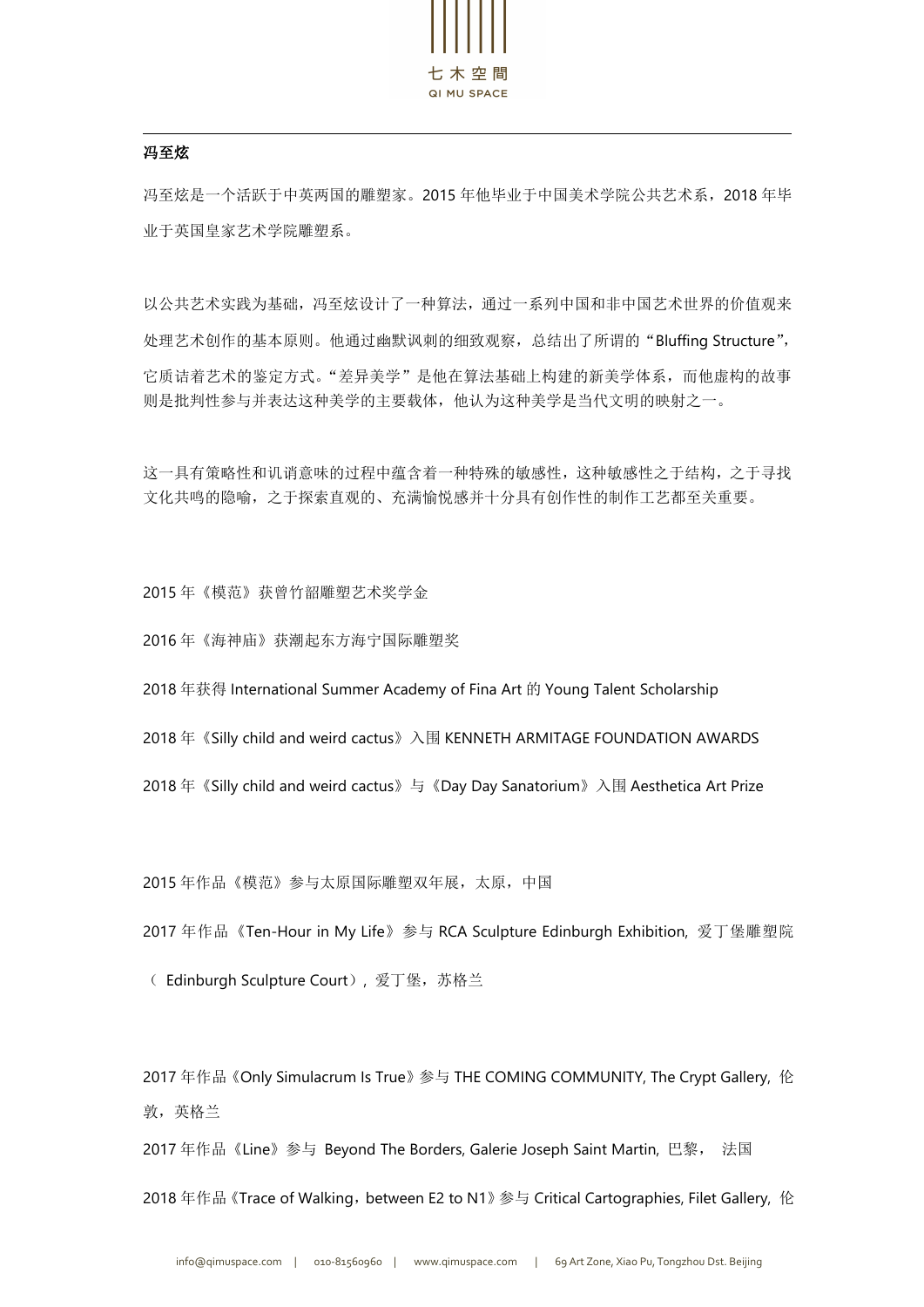

敦, 英格兰

2018年作品《DDS》参与 The¥Rehab¥Lab, Hackney Gallery, 伦敦, 英格兰

2018 年作品《Where is the lion from》参与 Too Much Information, Seventeen Gallery, 伦敦, 英格兰

2018 年作品《A1-》参与 Now Showing, Chelsea College of Art,伦敦,英格兰

2018 年作品《Patting my head he replied》参与 PLANE OD IMMANENCE, Safehouse Gallery, 伦

敦,英格兰

2018 年作品《没头脑的仙人掌》参与 外先生与赛先生,凡普艺术空间,上海,中国

2018 年作品《褶皱》参与新视野国际设计艺术新锐作品展,珠海,中国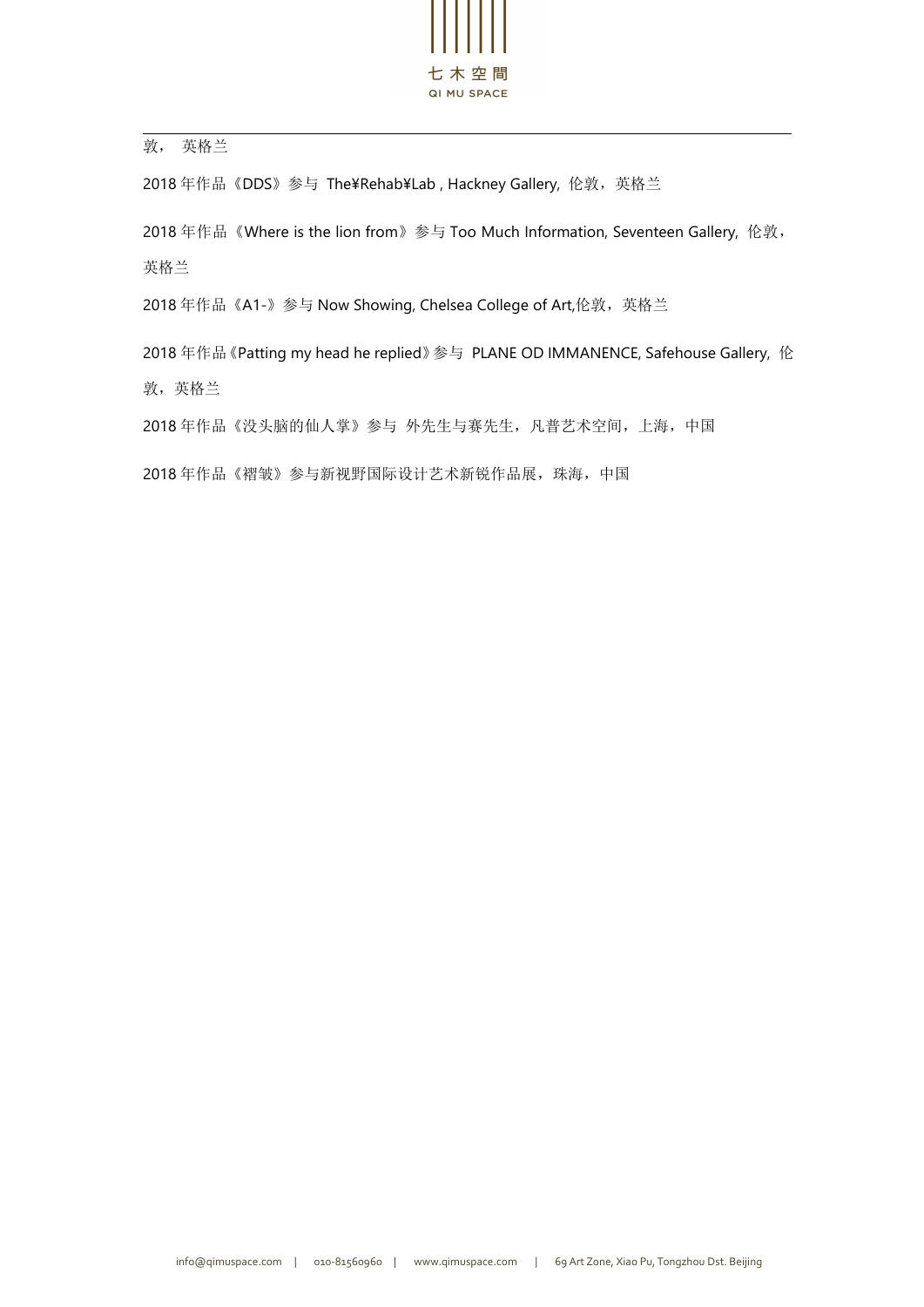

## **FENG Zhixuan**

Zhixuan is a Chinese sculptor based in China and the UK. He received his BA from the China Academy of Art in 2015 and MA from the Sculpture department at the Royal College of Art.<br>Grounded in socialistic public art, he devise an algorithm that processes the fundamentals of

art making through a series of Chinese and non-Chinese art-world valorisations. What he calls 'bluffing structures' are wry and well observed; asking questions of artistic strategies of authentication. In this process he uses his own fictional tales as the primary vehicle for critical engagement with and expression of his "Incorresponding Aesthetics".

Woven into this quite strategic and cynical generative process, culturally resonant metaphors, and discovering techniques of making that are intuitive, pleasurable and inventive.

- 2015 Model received ZengZhushao Sculpture Art Scholarship
- 2016 Temple of Sea God received The First International Sculpture Exhibition Haining
- 2018 Young Talent Scholarship, International Summer Academy of Fina Arts
- 2018 Silly child and weird cactus, short list, KENNETH ARMITAGE FOUNDATION AWARDS
- 2018 Silly child and weird cactus, Day Day Sanatorium, short list, Aesthetica Art Prize

2015 Model, Taiyuan International Sculpture Biennial 2015, Taiyuan, China

2016 Temple of Sea God, 2016 The First International Sculpture Exhibition, Haining, China